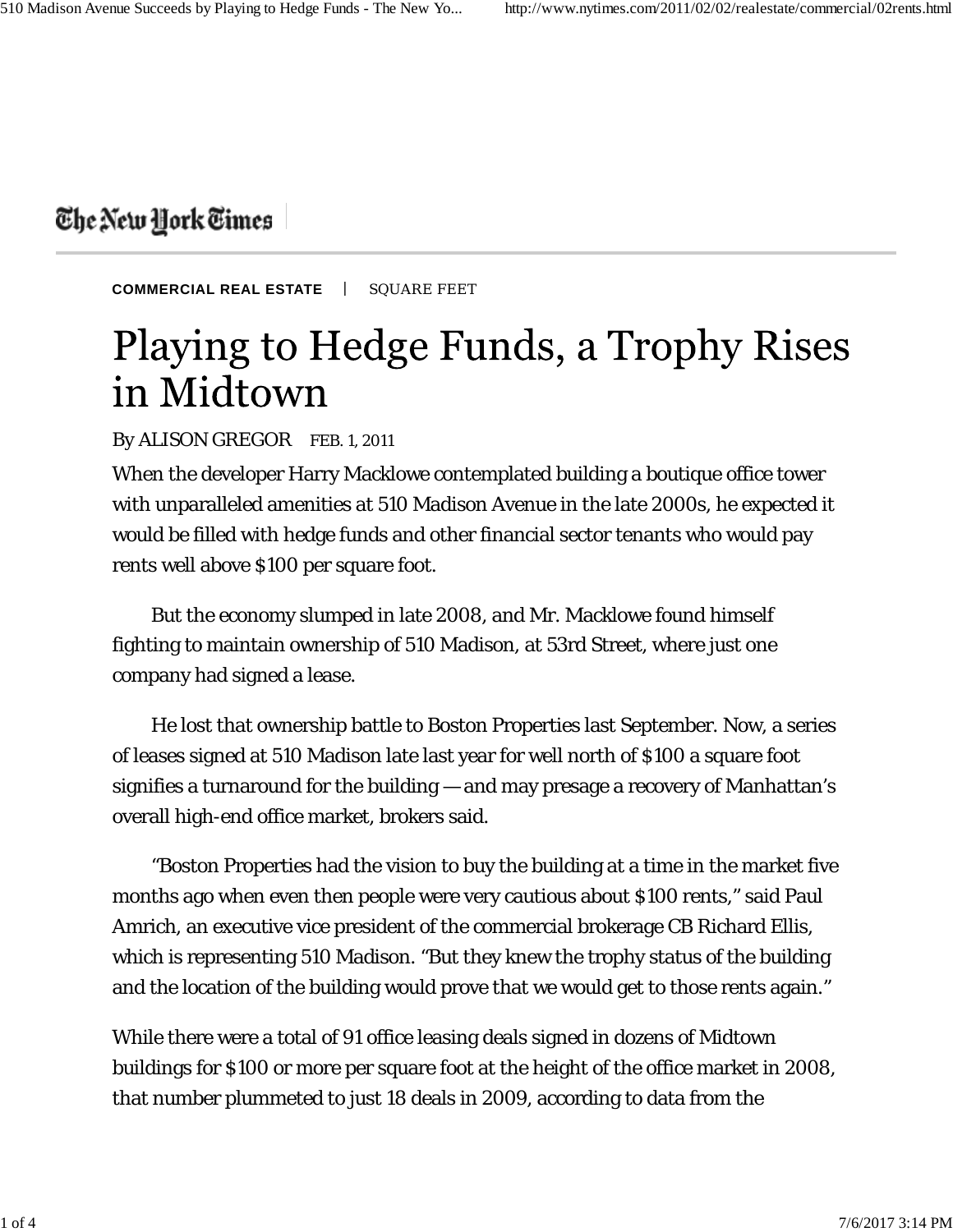commercial brokerage Jones Lang LaSalle.

The tally for 2010 is about the same, with a total of 19 deals signed in eight buildings, including three at 510 Madison.

But many of those deals took place late in the year, reducing the inventory of available space by 23 percent in buildings that Jones Lang LaSalle considers "trophy" properties — and potentially capable of capturing rents of \$100 or more per square foot. Those 52 Midtown buildings tend to be located around the Plaza Hotel on Fifth Avenue, in what is known as the Plaza district, and many have views of Central Park.

They may seem more like country clubs than workaday office buildings, with grand lobbies and elevators, tight security and amenities like upscale restaurants to attract financial companies for whom image and high profit margins go hand in hand.

Those 52 buildings had a vacancy rate of 10.1 percent, compared with 13 percent in 2009, and are poised to outperform the office market in general this year, said Cynthia Wasserberger, a managing director of Jones Lang LaSalle.

Much of that has to do with the recovery of the financial sector and its endless race to trade up into more prestigious office space, she said. With office rents still well below their 2008 peak, landlords are still offering concessions to offset the cost of moving. That may encourage financial tenants looking to upgrade, Ms. Wasserberger said.

"It sounds kind of funny to say tenants would be taking advantage of a \$100 rent," she said, "But a lot of tenants with leases up for expiration may find it justifiable to say, 'I'd rather lock in today at \$100 a foot, knowing this building was leasing at \$150 or \$180 a foot in 2008, so it's a relative bargain.' "

Several towers were developed or rehabilitated in the market frenzy to achieve steep rents, but 510 Madison is the only new office building in the Plaza district.

"It's an extremely central and rare location to be able to build a brand-new building," Mr. Amrich said. "That alone sets us apart."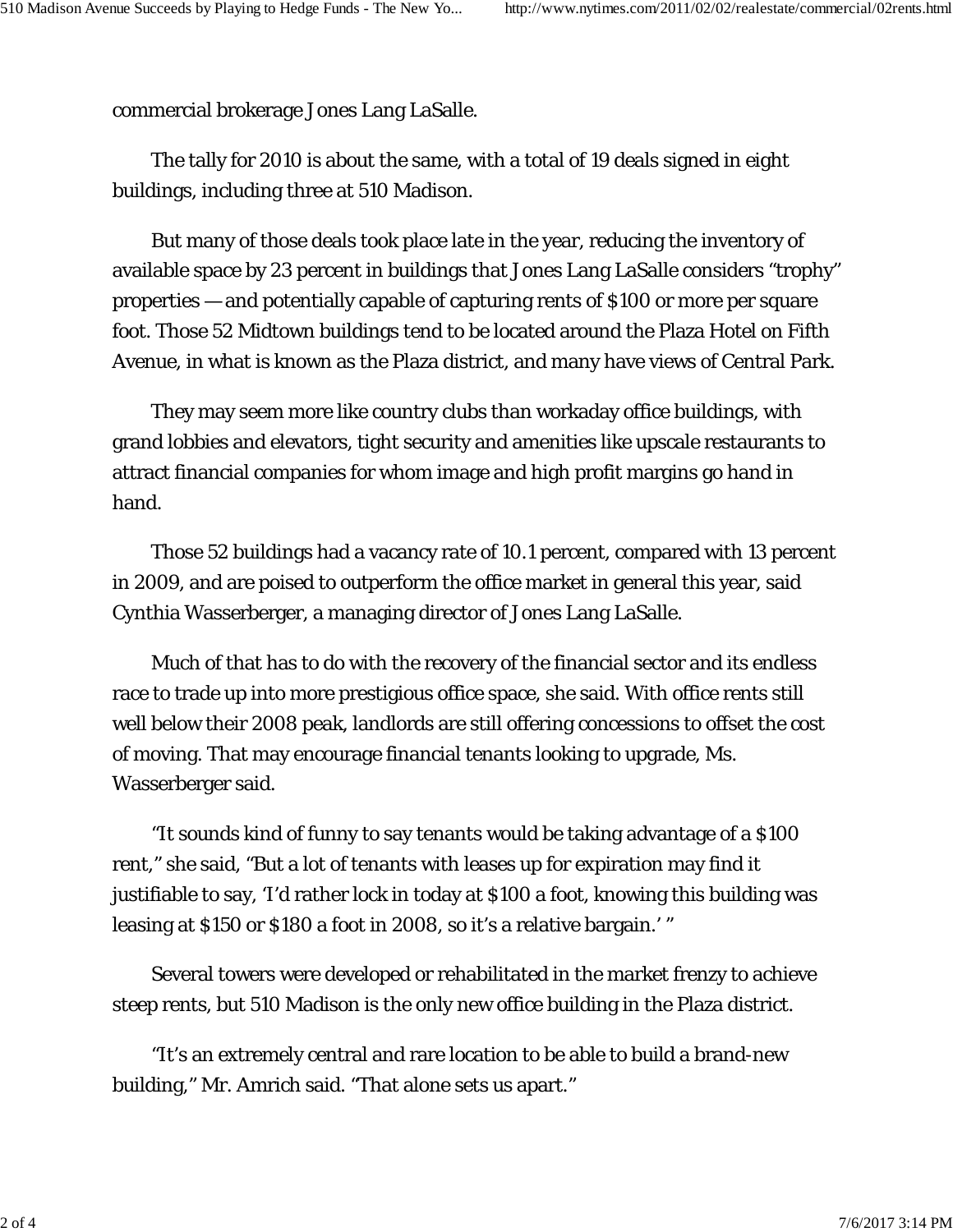While 510 Madison's Central Park views are limited to the top floors on the northwest side, the tower, which was designed by Mr. Macklowe, SLCE Architects and Moed de Armas & Shannon Architects, has column-free interior space, which allows financial companies to create trading floors, as well as 10-foot ceilings with floor-to-ceiling windows in a glass facade.

Newer buildings can be built with amenities that draw financial companies. For instance, 510 Madison will have a top-notch fitness club with a 50-foot pool, a large landscaped and furnished terrace, a private dining area for tenants and their clients and a generator that can provide power in a blackout.

Boston Properties paid \$287 million for the 350,000-square-foot office tower and acquired a junior loan on the property for \$22.5 million. Besides the three leases signed in 2010 with Senator Investment Group, Chieftain Capital Management and Valinor Capital Partners, Boston Properties also managed to retain the Jay Goldman & Company hedge fund, which Mr. Macklowe signed in 2007 at \$135 a foot, at the same rent but on a higher floor. Floors 25 through 28 have been leased, with the exception of 6,000 square feet still available on the 27th floor, Mr. Amrich said.

The hedge funds, private equity groups and wealth management firms that typically seek expensive space tend to be smaller companies, requiring perhaps 5,000 to 25,000 square feet as opposed to 100,000 square feet or more, Ms. Wasserberger said. For that reason, if 510 Madison continues to lease as anticipated, it may account for many more leasing deals of \$100 or more per square foot in 2011.

"If the numbers were 19 deals in 2010, I bet we see closer to 40 in 2011," she said. "The reason is 510 Madison is now open for business. It's a 30-story building, and those are going to be some partial- and single- and double-floor tenants, so that could account for a sizable number of deals."

Of course, the higher the floor the higher the rent, brokers said.

"There's always that premium for the tower view," said Alan Desino, an executive managing director of the commercial brokerage Colliers International. "Is there a building right now anywhere in Manhattan that on the base floor you're going to pay \$100 a foot? Probably not."